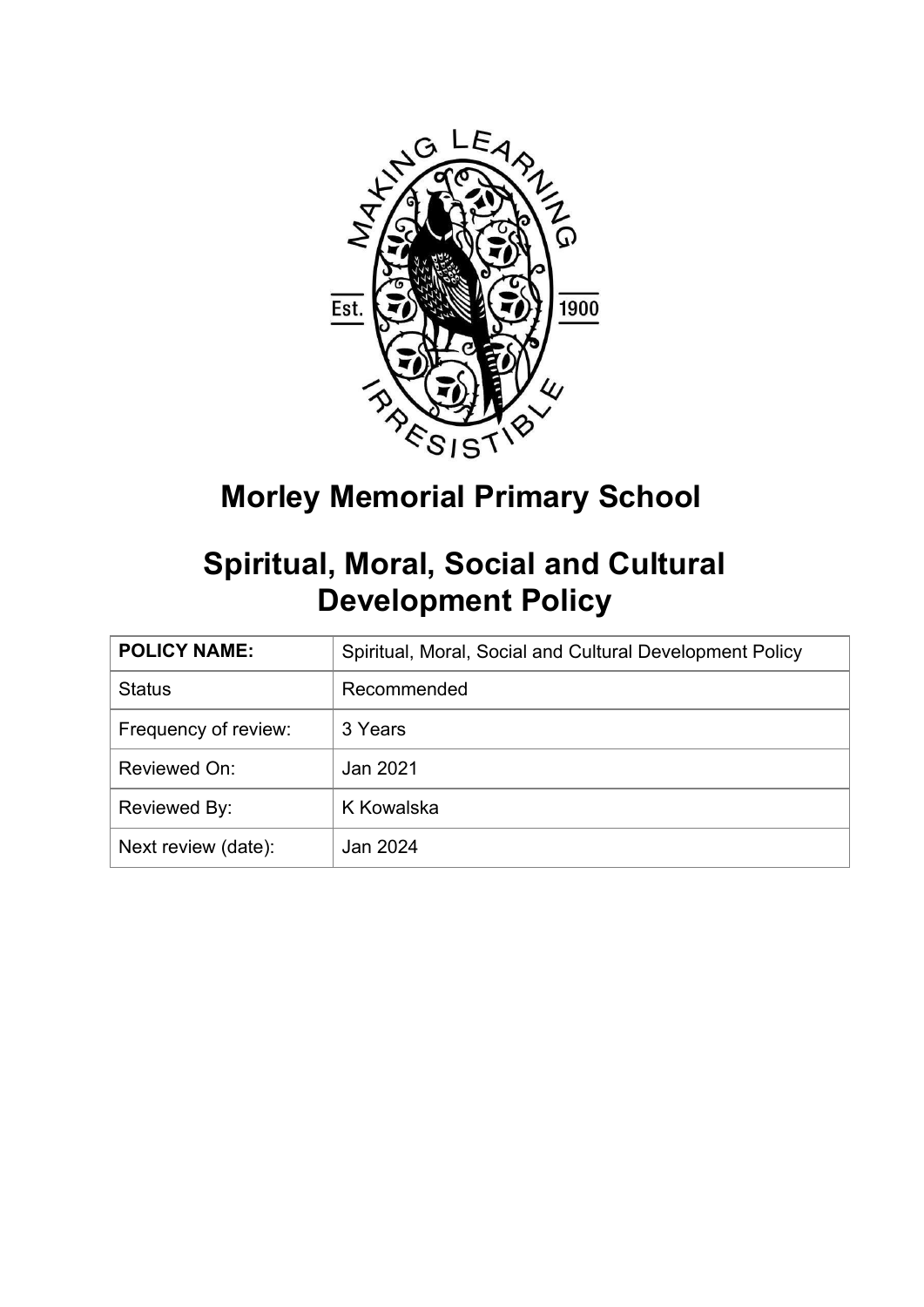The aim of this policy is to provide a framework for the development of the spiritual and moral, social and cultural (SMSC) aspects of children's education at Morley Memorial Primary School.

At Morley we want children to grow and develop as independent, motivated and resilient learners who have a strong sense of community and of self. We believe that achieving our goal is a shared responsibility between our children, their families, staff, governors and the wider community. It is within this framework that our children's spiritual and moral, social and cultural development takes place.

### **The Spiritual Development of children may be shown by their:**

- ability to be reflective about their own beliefs, religious or otherwise, which inform their perspective on life and their interest in and respect for different people's feelings, values and faiths
- sense of enjoyment and fascination in learning about themselves, others and the world around them, including the intangible
- use of imagination and creativity in their learning
- willingness to reflect on their experiences

## **The Moral Development of children may be shown by their:**

- ability to recognise the difference between right and wrong, and their readiness to apply this understanding in their own lives. To have a respect for the civil and criminal law of England.
- understanding of the consequences of their behaviour (see Behaviour Policy)
- ●interest in investigating, and offering reasoned views about, moral and ethical issues. Able to accept, respect and appreciate that others may have a different viewpoint.

## **The Social Development of children may be shown by their:**

- use of a range of social skills in different contexts, including working and socialising with pupils from different religious, ethnic and socio-economic backgrounds
- willingness to participate in a variety of social settings, cooperating well with others and being able to resolve conflicts effectively
- willingness to volunteer
- interest in, and understanding of, the way communities and societies function at a variety of levels
- acceptance and engagement with the fundamental British Values of democracy, the rule of law, respect and tolerance of those with differing faiths and beliefs.

### **The Cultural Development of children may be shown by their:**

- understanding and appreciation of the wide range of cultural influences that have shaped their own heritage and that of others
- willingness to participate in, and respond to, for example, artistic, musical, sporting, mathematical, technological, scientific and cultural opportunities
- understanding and appreciation of the wide range of different cultures within school and further afield as an essential element of their preparation for life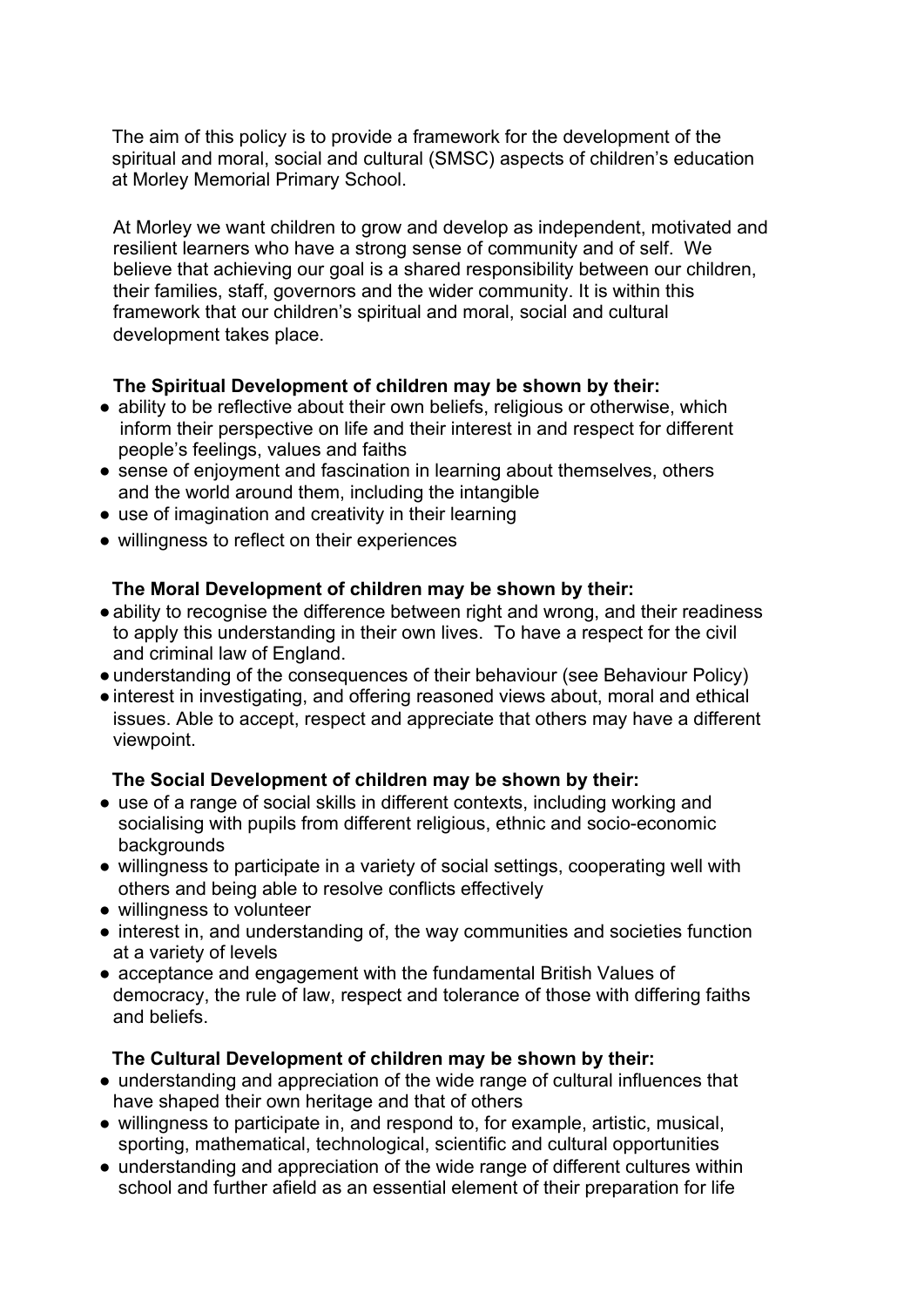• interest in exploring, understand of, and respect for cultural diversity and the extent to which they understand, accept, respect and celebrate diversity, as shown by their attitudes towards different religious, ethnic and socio-economic groups in the local, national and global communities

## **Planning for SMSC Development**

When planning, teachers are aware of the need to provide opportunities to develop a wide variety of spiritual, moral, social and cultural knowledge and skills. Areas of the curriculum such as PSHCE, RE and assemblies make an overt contribution to children's personal development, many opportunities are also provided by cross-curricular activities which allow for moral debate and personal reflection. The curriculum should be taught with sensitivity for the values and beliefs of others.

| <b>Spiritual Development</b>                                                                                                                                                                                      |                                                                                                                                                                                                                                                                                                                                                                                                                                                            |  |
|-------------------------------------------------------------------------------------------------------------------------------------------------------------------------------------------------------------------|------------------------------------------------------------------------------------------------------------------------------------------------------------------------------------------------------------------------------------------------------------------------------------------------------------------------------------------------------------------------------------------------------------------------------------------------------------|--|
| <b>Provision</b>                                                                                                                                                                                                  | How it is evidenced                                                                                                                                                                                                                                                                                                                                                                                                                                        |  |
| <b>Religious Education</b><br><b>Curriculum Assemblies</b><br>with a values basis<br>Opportunities for quiet<br>reflection<br>Outdoor learning and<br>opportunities to learn<br>about care for our<br>environment | RE curriculum plans, include a<br>multi-faith approach based upon the<br>Cambridgeshire Agreed Syllabus for RE<br>Visiting places of worship or receiving visits<br>from local religious leaders<br>Whole school assemblies and<br>celebrations of how our values are practically<br>seen in our behaviour, ideas and principles<br>Residential visits (Y6)<br>Harvest, Christmas and Easter celebrations<br>Time to reflect upon learning and experiences |  |

## **How we make provision for children's Spiritual, Moral, Social and Cultural Development across the school**

Planned opportunities for spiritual development in all subjects can be seen across the school.

Children are given opportunities to reflect upon the meaning of spiritual experiences.

Examples of experiences commonly regarded as spiritual may include:

- Curiosity and questions
- Awe and wonder
- Connection and belonging
- Heightened self-awareness
- Deep feelings of what is felt to be ultimately important
- A sense of security, well-being, worth and purposefulness

The school has developed a climate within which all children can grow and flourish, respect others and be respected; accommodating difference and respecting the integrity of individuals.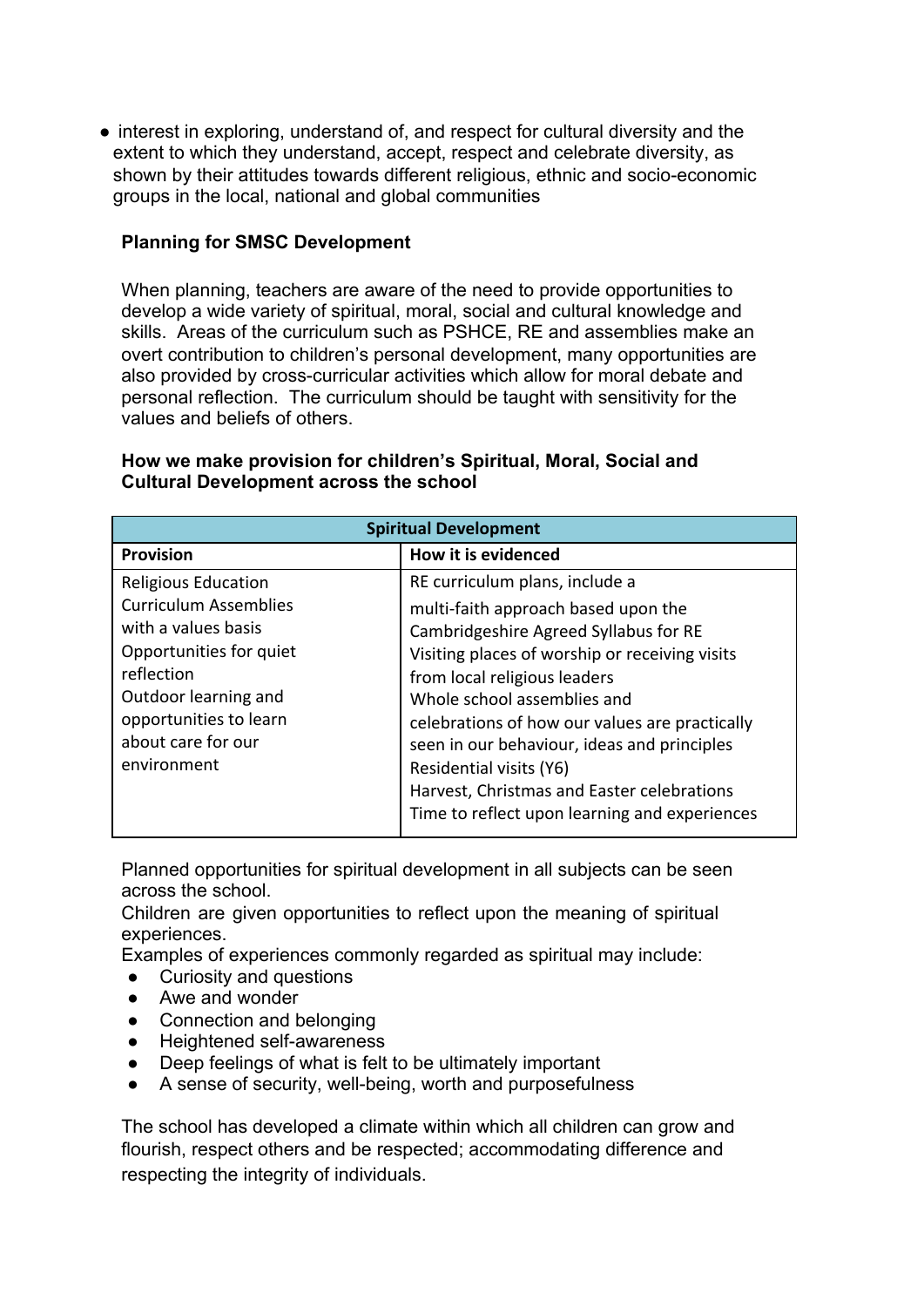| <b>Moral Development</b>       |                                                        |  |
|--------------------------------|--------------------------------------------------------|--|
| <b>Provision</b>               | How it is evidenced                                    |  |
| <b>School Behaviour Policy</b> | Regular reviews of Behaviour Logs                      |  |
|                                | Celebration of children's achievements and positive    |  |
| <b>Religious Education</b>     | behaviours                                             |  |
|                                | Anti-bullying activities                               |  |
| <b>Pupil Voice</b>             | E-Safety teaching                                      |  |
|                                | Whole school Assemblies and the explicit discussion of |  |
| Taking part in                 | school values                                          |  |
| charitable projects and        | Weekly celebration certificates for children in        |  |
| fundraising                    | assembly and published in school newsletter            |  |
|                                | Circle times                                           |  |
| <b>PSHE Curriculum</b>         | Child participation in a range of pupil groups:        |  |
| (Cambridgeshire Personal       | School Council, sports teams and clubs                 |  |
| Development Programme)         | Charity appeals and fundraising                        |  |
|                                | Supporting local groups such as the local wardened-    |  |
|                                | accommodation for the elderly                          |  |
|                                |                                                        |  |

We support children to:

- Distinguish right from wrong, based on knowledge of the moral codes of their own and other cultures
- Develop an ability to think through the consequences of their own and others' actions
- Have an ability to make responsible and reasoned judgements
- Ensure a commitment to personal values
- Have respect for others' needs, interests and feelings, as well as their own
- Develop a desire to explore their own and others' views, and an understanding of the need to review and re-assess their values, codes and principles in the light of experience

Our school develops pupil moral development by:

- Providing a clear moral code as a basis for behaviour which is promoted consistently through all aspects of the school
- Promoting racial, religious and other forms of equality
- Giving pupils opportunities across the curriculum to explore and develop moral concepts and values – for example, personal rights and responsibilities, truth, justice, equality of opportunity, right and wrong
- Developing an open and safe learning environment in which pupils can express their views and practice moral decision making
- Rewarding expressions of moral insights and good behaviour
- Recognising and respecting the codes and morals of the different cultures represented in the school and wider community
- Encouraging pupils to take responsibility for their actions, for example, respect for property, care of the environment, and developing codes of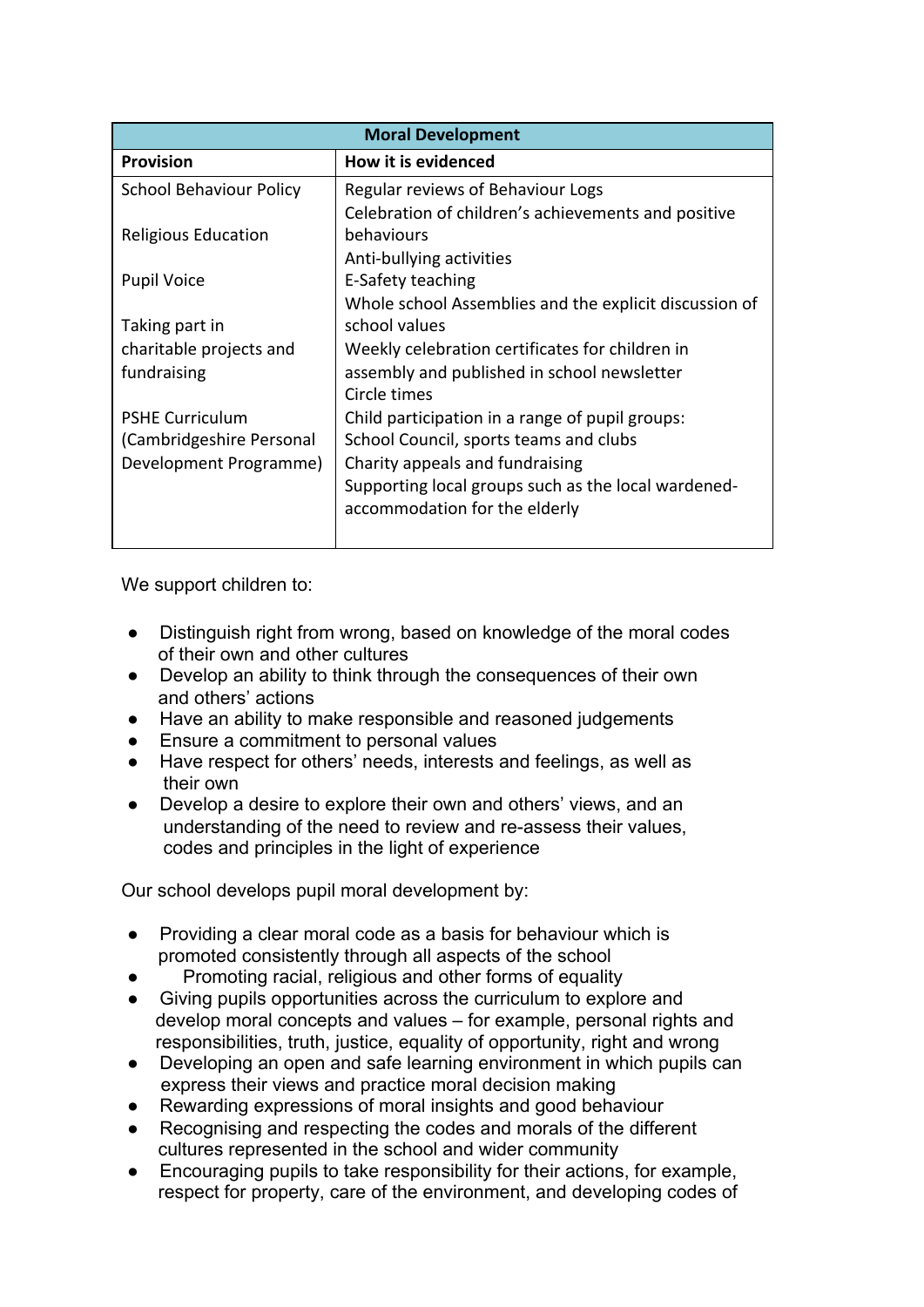behaviour

● Providing models of moral virtue through literature, humanities, sciences, arts and assemblies; reinforcing the school's values through images, posters, classroom displays, etc.

| <b>Social Development</b>   |                                                             |  |
|-----------------------------|-------------------------------------------------------------|--|
| <b>Provision</b>            | How it is evidenced                                         |  |
| <b>PSHE Curriculum</b>      | <b>Pupil Groups including: School Council, Young Sports</b> |  |
| (Cambridgeshire Personal    | Leaders programme                                           |  |
| Development Programme)      | Residential visit in Year 6 and other educational visits    |  |
| Working together in teams   | Afterschool clubs including: French, football,              |  |
| <b>Pupil Voice</b>          | chess, Code Club etc                                        |  |
| Extra-curricular activities | Participation in Musical events: choir concerts             |  |
| Outdoor learning            | <b>Buddies</b>                                              |  |
| opportunities               | Participation in Charity support: e.g. Children in Need,    |  |
| PE curriculum               | Red Nose Day                                                |  |
| Cross phase working         | Participation in Sporting and other team events             |  |
| such as Buddies             |                                                             |  |
|                             |                                                             |  |

At Morley Memorial Primary School we recognise that pupils who are becoming socially aware are likely to be developing the ability to:

- Adjust to a range of social contexts by appropriate and sensitive behaviour
- Relate well to other people's social skills and personal qualities
- Work successfully, as a member of a group or team
- Share views and opinions with others
- Resolve conflicts maturely and appropriately
- Reflect on their own contribution to society
- Show respect for people, living things, property and the environment
- **Exercise responsibility**
- Understand how societies function and are organised in structures such as the family, the school
- Understand the notion of interdependence in an increasingly complex society

Our school develops pupils' social development by:

- Identifying key values and principles on which school and community life is based
- Fostering a sense of community, with common, inclusive values
- Promoting racial, religious and other forms of equality
- Encouraging pupils to work co-operatively
- Encouraging pupils to recognise and respect social differences and similarities
- Providing positive experiences to reinforce our values as a school community – for example, through assemblies, team building activities,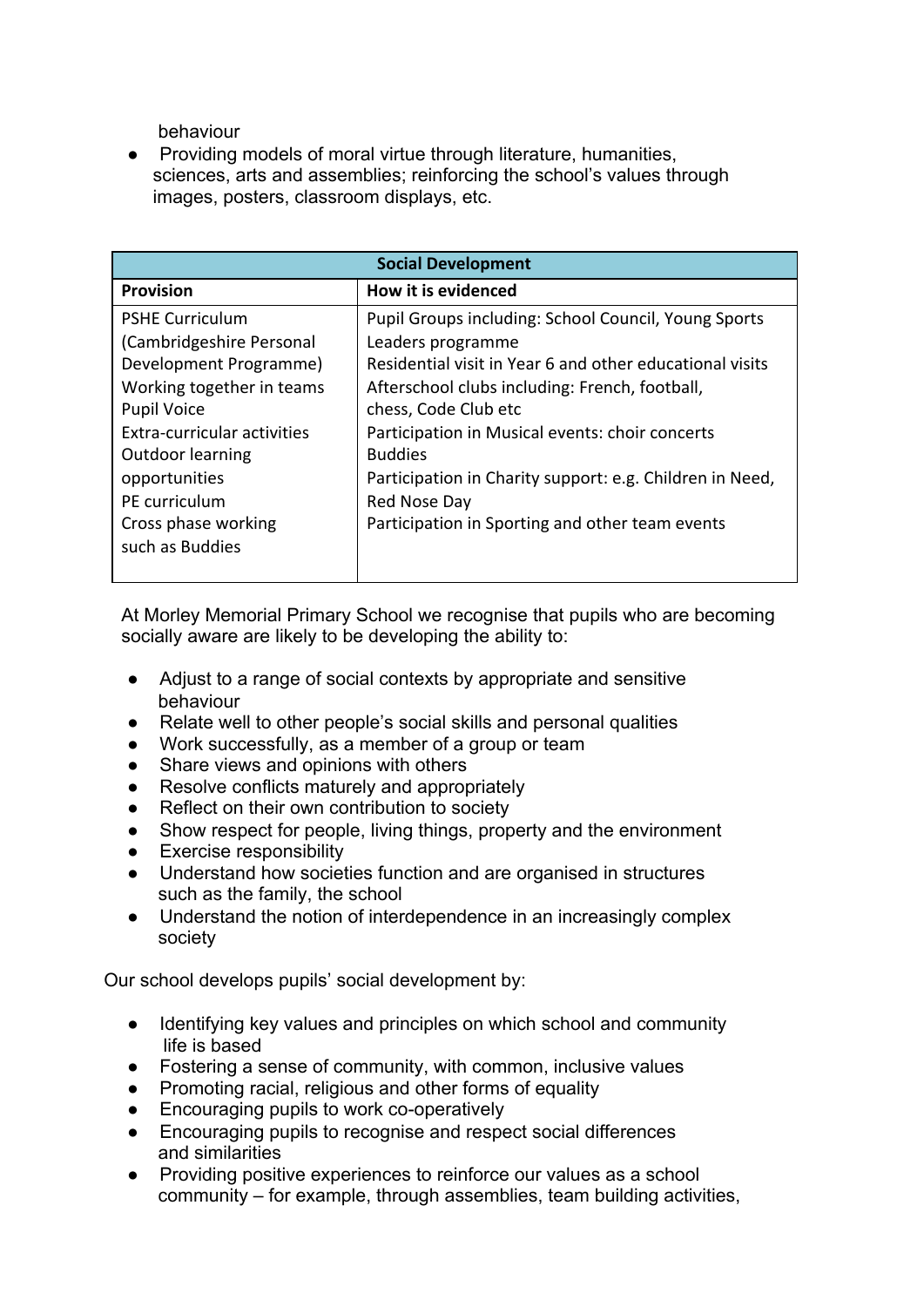residential experiences, school productions

- Helping pupils develop personal qualities, which are valued in a civilised society, for example, thoughtfulness, honesty, respect for difference, moral principles, independence, interdependence, self respect and awareness of others' needs
- Providing opportunities for engaging in the democratic process and participating in community life
- Providing opportunities for pupils to exercise leadership and responsibility
- Providing positive and effective links with the world of work and the wider community

| <b>Cultural Development</b>                                                                                                                                                                                         |                                                                                                                                                                                                                                                                                                                                                                                                |  |  |
|---------------------------------------------------------------------------------------------------------------------------------------------------------------------------------------------------------------------|------------------------------------------------------------------------------------------------------------------------------------------------------------------------------------------------------------------------------------------------------------------------------------------------------------------------------------------------------------------------------------------------|--|--|
| <b>Provision</b>                                                                                                                                                                                                    | How it is evidenced                                                                                                                                                                                                                                                                                                                                                                            |  |  |
| <b>School Visits</b><br>Participation in the Expressive<br>Arts curriculum<br>Participation in musical and<br>performance events<br>MFL<br>Participation in Artsmark<br>Award scheme<br>Shakespeare in Schools (Y5) | School visits to museums, galleries, cinema,<br>theatre visits<br>Meeting authors<br>Opportunities to take part in school productions<br>and performances<br>Music lessons for individuals and through<br>Charanga for all children and CIMA for individuals<br><b>EYFS Fine Art Friday</b><br>Participation in national initiatives such as the<br>Take One Picture project from the National |  |  |
|                                                                                                                                                                                                                     | Gallery<br>Visits from people of different cultures<br>such as parent story telling etc<br>MFL teaching in KS2<br>Afterschool French Club<br>Sports Day                                                                                                                                                                                                                                        |  |  |

Children learn about and experience the diversity of other cultures both within modern Britain and throughout the world.

Children who are becoming culturally aware are likely to be developing some or all of the following characteristics:

- An ability to reflect on important questions of meaning and identity
- An interest in exploring the relationship between human beings and the environment

Our school develops cultural development by:

- Extending pupils' knowledge and use of cultural imagery and language
- Encouraging them to think about special events in life and how they are celebrated
- Recognising and nurturing particular gifts and talents; providing